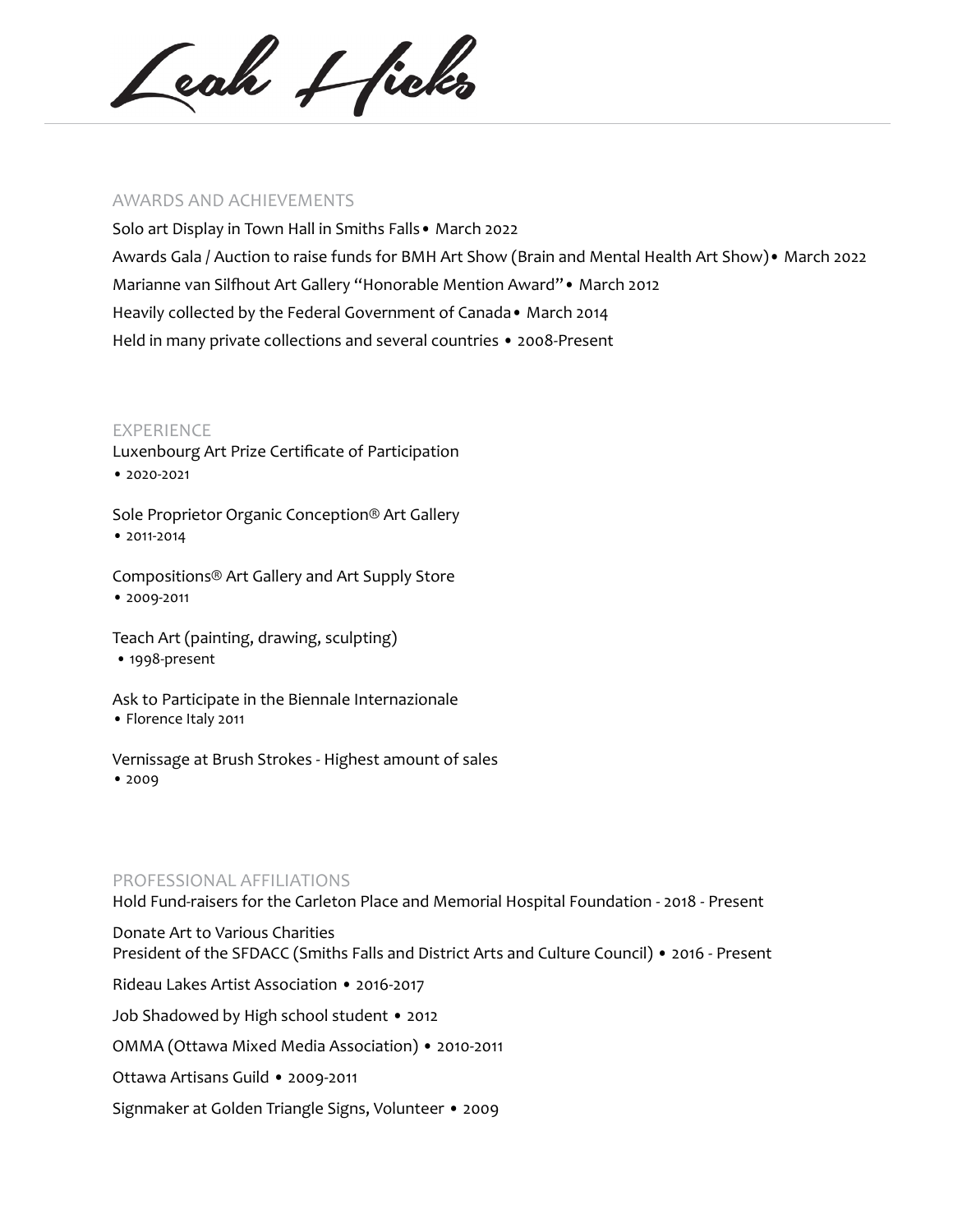# EDUCATION

Clay Sculpture; St. Lawerence College, Brockville Ontario• 2022 Poetry; St. Lawerence College, Brockville Ontario• 2019 Digital Music Production; Algonquin college, Ottawa Ontario• 2014 Life Drawing With & Without Model; St. Lawerence College, Brockville Ontario• 2011 Graphic Design; Algonquin College, Ottawa Ontario • 2001-2003 Design Foundations; Algonquin College, Ottawa Ontario • 2000-2001

## BIBLIOGRAPHY

Your TV Interview on SFDACC • April 2022

Front page newspaper article recognizing Arts & Culture • November 2019

Regional Contact - CTV News Ottawa, Five minute documentary on "Discovering Creativity through Struggle" • April 2018

> Artwork used for Promotional Purposes in the Toronto Outdoor Art Exhibition • July 2016

Full Spread in The Humm Newspaper "Come Back Leah Hicks" • June 2016

Two Newspaper articles regarding vernissage Harmony Gallery • November 2016

> Magazine "Spurge" describing My Art Gallery • September 2014

Two Newspapers showcasing art Florence Italy • October 2011

Florence Biennale Participating Artists Book • October 2011

 CBC Radio advertising art gallery Compositions • February 2011

> Jack FM Radio Advertising Vernissage • September 2010

CKCU-FM Radio - Solo Show for La Petite Mort Gallery • June 2010